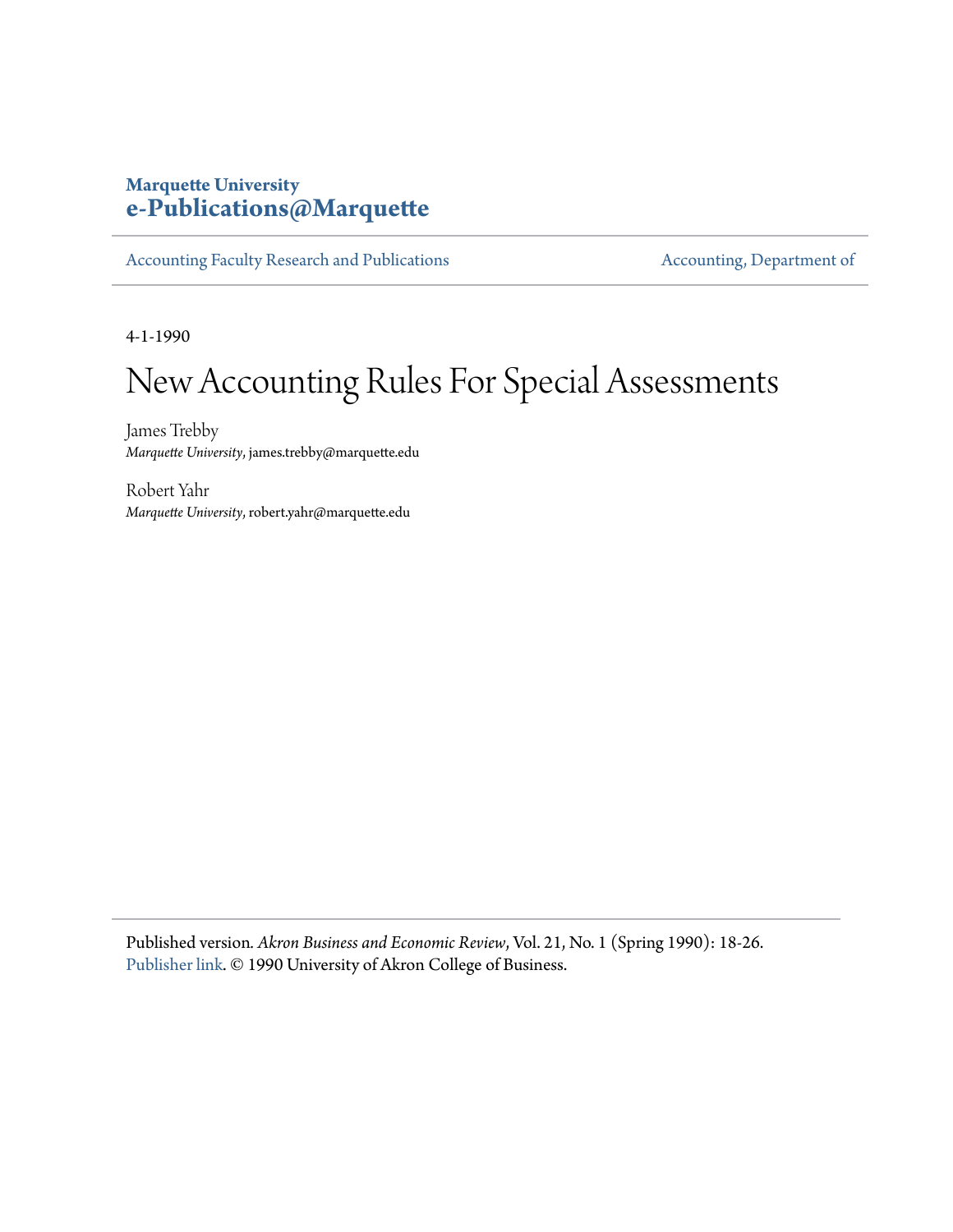**New Accounting Rules For Special Assessments** Trebby, James P;Yahr, Robert B *Akron Business and Economic Review;* Spring 1990; 21, 1; ProQuest pg. 18

# **New Accounting Rules For Special Assessments**

# **By James P. Trebby and Robert B. Yahr**

When the National Council on Governmental Accounting (NCGA) revised the basic accounting principles for governmental units in 1979, its final product-NCGA Statement No. 1 (4)-was generally acknowledged as eliminating several inconsistencies in governmental accounting and, in many instances, simplifying governmental accounting procedures. However, one issue that was neither fully resolved at that time nor through subsequent NCGA actions was the accounting for special assessments. Consequently, the conclusions in NCGA Statement No. 1 regarding the accounting for these assessments continued to attract much criticism.

Probably the primary reasons for this criticism were that (1) special assessment bonds were recorded as a liability rather than as an "other financing source" and (2) the modified accrual basis of accounting was used for these activities, where revenues had to be both "measurable" and "available" in order to be recognized. Because of these requirements, the NCGA concluded that the only "other financing sources" for special assessment funds were operating transfers from other governmental funds (such as the general fund) and that only the current portions of special assessments were revenue. Since construction-related expenditures were recognized immediately as incurred, it was normal for a special assessment fund to report a deficiency throughout most of its life. Thus, this fund's "artificial" deficit led to potentially misleading inferences regarding the fund's (and possibly the governmental unit's) financial health.

Additional criticism also resulted from the argument that special assessment activities (especially those involving capital improvements) were no different from activities presently being accounted for in other funds-notably the capital projects and debt service funds. The ambiguity of the NCGA statement's conclusions regarding service assessments was also noted, since questions had arisen regarding whether a separate special assessment fund was even required for these activities.

Because of these concerns, the Governmental Accounting Standards Board (GASB) placed this topic on its active agenda shortly after the Board's inception in 1984. Its initial public document was an October, 1985, Discussion Memorandum (1) that explored the alternative accounting treatments. After considering the input received from various respondents, the GASB reported its tentative conclusions in a July, 1986, Exposure Draft (2). Again, additional comments were received from the public, and, after making several revisions, the GASB issued

JAMES P. TREBBY is Assistant Professor of Accounting at Marquette University.

ROBERT B. YAHR is Associate Professor of Accounting at Marquette University and technical director of Wisconsin's GRATE (Governmental Reporting Awards Through Evaluation) Program.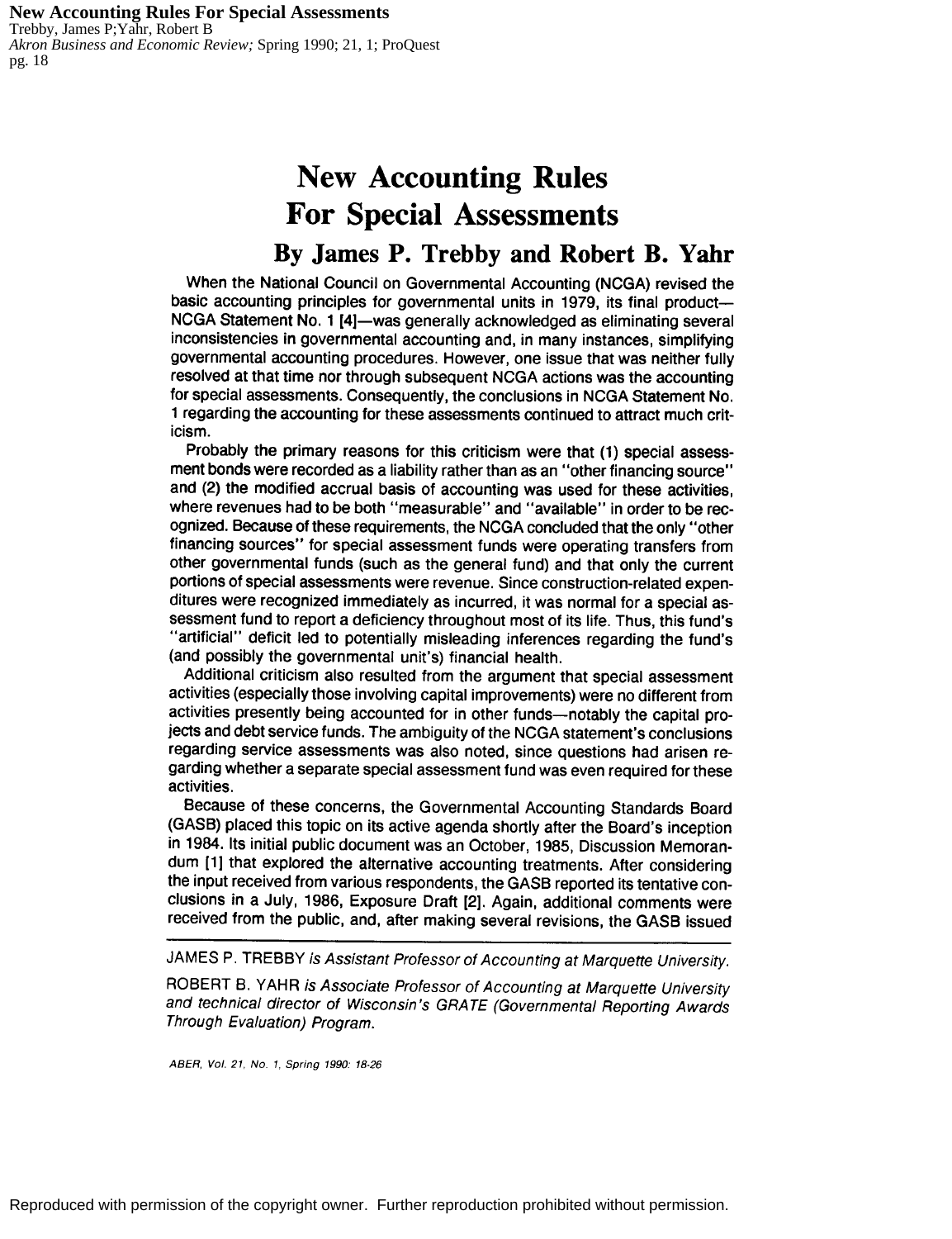its final pronouncement. "Accounting and Financial Reporting for Special Assessments" (GASS Statement No. 6) [3) in January, 1987.

As a result of the Board's deliberations, new accounting and reporting procedures for special assessments must now be implemented. These requirements, the most notable of which includes the termination of the separate fund type for special assessments, are effective for financial statements issued for periods beginning after June 15, 1987, and are applicable for all state and local governmental entities that levy special assessments. Thus, all governmental units on a calendar year must comply with these new standards in their 1988 financial statements.

# THE NATURE OF SPECIAL ASSESSMENTS

Special assessments are typically divided into two categories, those providing capital improvements and those providing services. In addition, when special assessment bonds are issued by the municipality to provide resources for some capital improvements, the municipality's legal responsibility for that debt can vary significantly. This section summarizes the particular aspects of special assessments that influenced the GASB's eventual conclusions.

Capital improvement assessments have two separate phases, a construction activity and a financing activity. The construction activity, which involves such projects as street or sewer improvements, is generally accomplished within a short time period. In contrast, the financing activity often involves (1) the sale of special assessment bonds so that their proceeds can be used for construction expenditures, (2) the levying of special assessments against the property owners benefited by the capital project, and (3) the subsequent collection of special assessments, with these proceeds used to retire the special assessment bonds. This activity is typically conducted over a much longer time period than the construction activity.

Service assessments include such services of a governmental unit as snow plowing, street lighting, and tree planting. These types of services are often normal activities of that unit and are provided without charge to the unit's residents. That unit may also provide these services, but on a fee basis, to users living outside the usual service area or to those living within that area but utilizing the service on a more frequent interval than normal. These fees charged represent the service assessments levied on these various users.

While the assessments against benefiting property owners generally represent the primary source for repayment of special assessment debt, the governmental unit may also have differing degrees of responsibility toward that debt. In some instances, the governmental unit might have direct responsibility for a portion of the debt, either because the improvement is a public benefit or because the unit is a property owner who benefits from the improvement.

Aside from the above, the unit may also have other types of liability for special assessment debt in the event of default by the property owners. For example, the unit may pledge its full faith and credit as security for the special assessment bonds, in which case a legal liability actually exists. In other instances the gov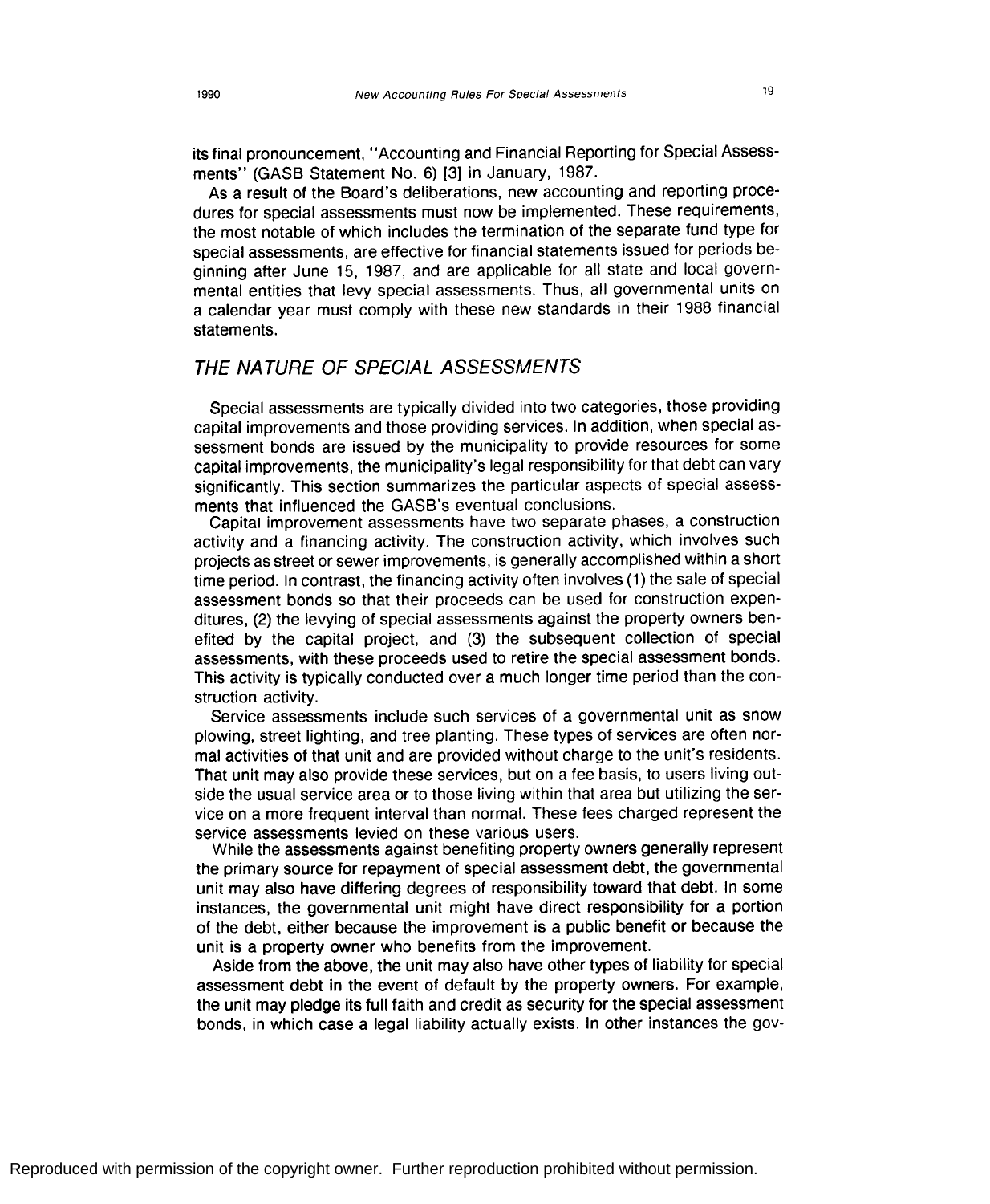ernmental unit may make a general commitment to back some or all of the bond issue, thereby assuming a secondary liability on the debt. At other times the government may have no liability at all and would not have to repay the debt should the property owner default. The GASS analyzed these different positions in which a governmental unit may find itself in determining what standards should be adopted in accounting for special assessments.

# NEW ACCOUNTING STANDARDS

This section of the paper details the new accounting and financial reporting requirements of GASS Statement No. 6. The reasoning behind the Board's conclusions is also discussed as well as the changes from the Board's earlier Exposure Draft.

#### **Services**

Special assessments for operating services provided to the public, such as snow plowing, should be reported in the fund that best reflects the nature of the transaction. Usually these services will be accounted for in the general fund, in a special revenue fund, or in an enterprise fund. Special assessment revenues and expenditures should be budgeted and accounted for using the same basis of accounting as that normally used by that particular fund.

Thus, the GASS decided that service assessments revenue should be recorded like user fees. While admitting that service-type assessments are often billed and collected like property taxes, the GASS contends that the charge is more in the nature of a user fee. This is because assessed amounts are normally based on the expenditures required to provide the services. Like user fees, there is a more direct exchange relationship for service-type assessments than for services financed by general property taxes.

## **Capital Improvements** - **Related Debt**

If government is obligated in any manner for payment of debt service should property owners default (as discussed in the previous section), transactions of the debt service phase should be reported in the debt service fund, and the debt itself is shown in the long-term obligations account group. When levied, special assessments receivable should be recorded in the debt service fund and be offset by deferred revenue. As assessments become measurable and available, deferred revenue should be reduced. Construction phase transactions should be reported in the capital projects fund. Fixed assets other than those of an enterprise fund should be reported in the general fixed asset account group in accordance with the entity's capitalization policy. A comparison between the previous method of accounting for special assessments and the new requirement is shown later in this article.

In the Exposure Draft, the Board did not provide for receivable recognition in the debt service fund for unbilled special assessment levies. The reasoning was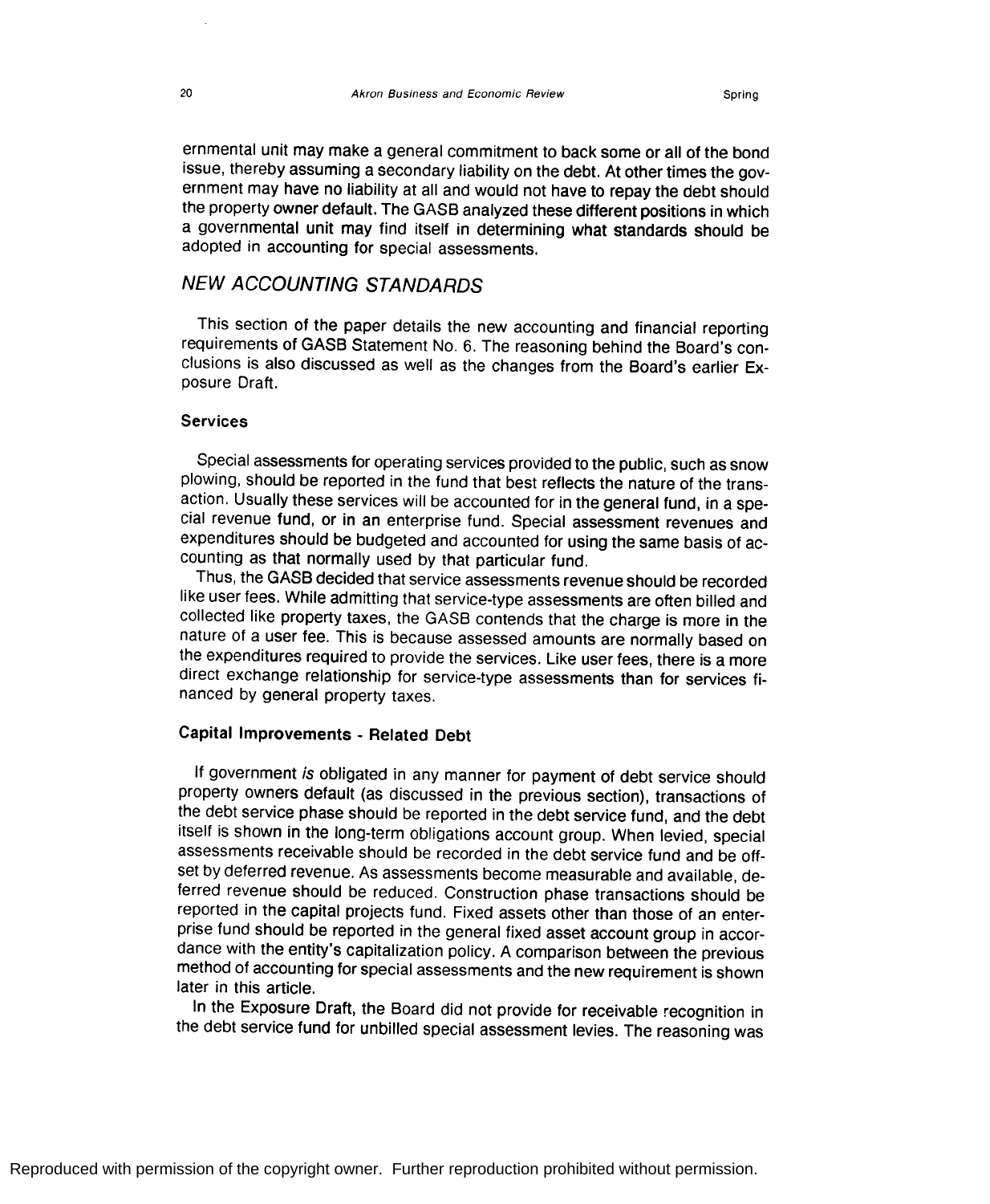that the long-term receivable in the debt service fund and an amount to be provided in the General Long Term Obligations Account Group was "double counting." Many respondents disagreed, arguing that special assessments receivable are a valid asset. In addition, the respondents pointed to the Board's proposed inconsistent treatment of reporting special assessment receivable as a fund asset when existing resources are used to finance construction but not reporting the receivable when debt proceeds were used. The Board reconsidered its position and concluded that special assessments receivable should be recognized. The benefits of consistent asset recognition outweighed the perceived double

### **Capital Improvements** - **Government NOT Obligated**

counting of the receivable and the amount to be provided.

In contrast, debt service for which no government has an obligation is to be accounted for in an agency fund, not in a debt service fund. This treatment reflects the government's role as an agent for the assessed property owners and creditors. In the agency fund, amounts received from property owners are shown as both assets (cash) and liabilities (amount held for debt service). Since the governmental unit has no obligation for payment of the debt, the special assessment bonds are excluded from that unit's financial statements.

The construction phase of the transaction should be reported in the capital projects fund in the same manner as when the governmental unit is obligated. The GASB advised that the source of funds in the capital projects fund be identified specifically (such as "contribution from property owners") and not just be labeled "bond proceeds." The fixed assets acquired should be reported in the general fixed asset account group in accordance with normal capitalization policies.

# **Special Assessment Financing with Existing Government Resources**

If, instead of using debt, an improvement is financed with existing resources, a direct capital expenditure or a transfer to a capital projects fund is to be reported. When levied, special assessments receivable equal to the amount of the levy and deferred revenue in the amount not measurable and available should be recognized in the fund providing the resources.

This treatment contrasts with that proposed in the Exposure Draft, which advocated recognizing as revenue the full amount of the levy in the fund that provided the resources. The original belief by the FASB was that a lien on the special assessment properties justified the recognition of the receivable and that the corresponding recognition of revenue for the full amount of the receivable was justified to offset the outlay to the capital projects fund for the construction activity. This change to recording deferred revenue was primarily made to conform to the normal revenue recognition criteria of availability and measurability used for all governmental funds.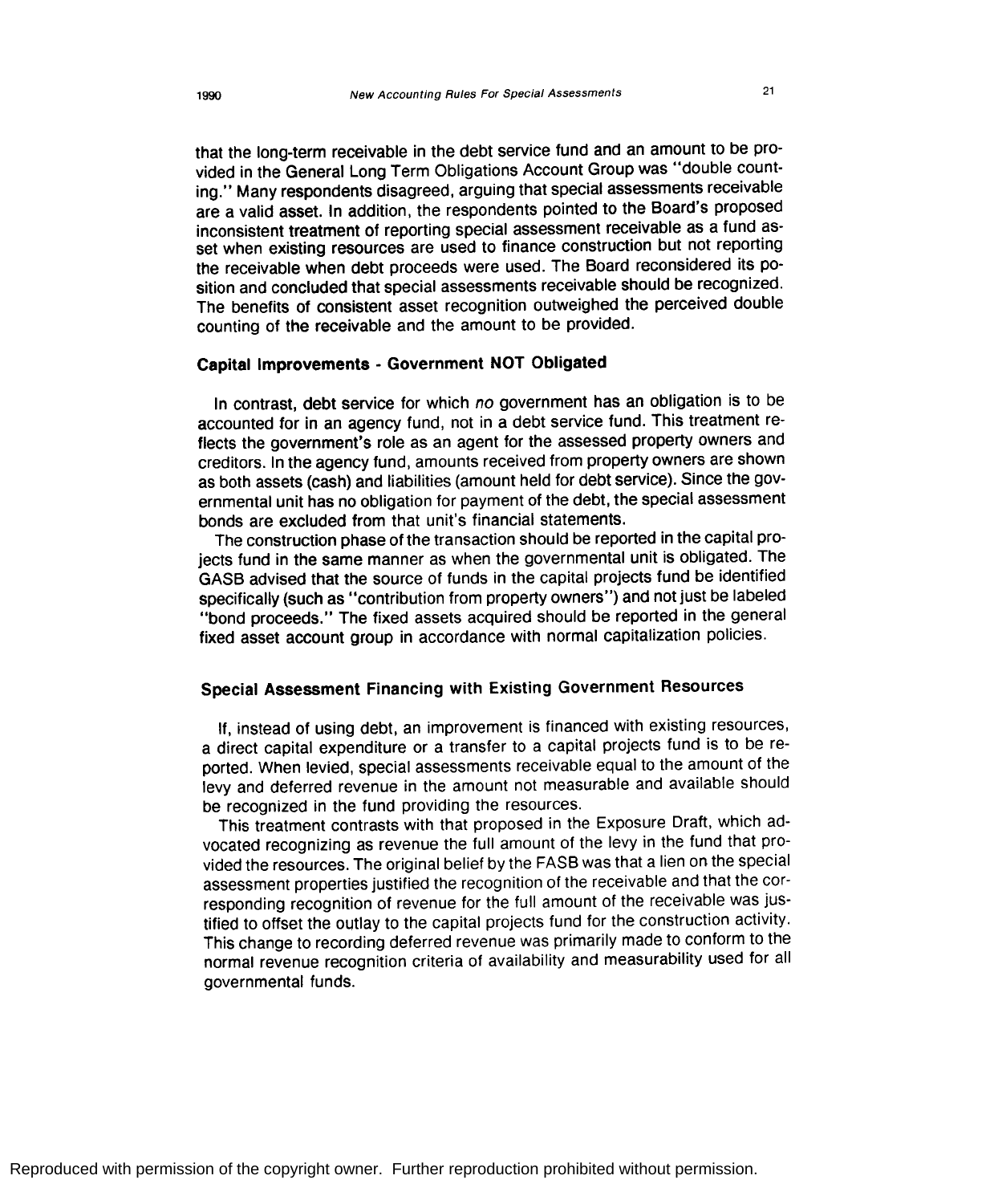### Special Assessment and Enterprise Funds

The provisions under Capital Improvements - Related Debt should be followed even when the improvements financed by special assessments provide capital assets to a government's enterprise fund. However, the cost of the improvements should be capitalized on the enterprise fund's balance sheet and be offset by contributed capital (net of resources provided by the enterprise fund for construction). The GASS took this position even though a majority of respondents to the Discussion Memorandum and some of the respondents to the Exposure Draft argued that all transactions and balances (e.g., project cash, receivables, and related debt) for capital improvements providing fixed assets to an enterprise fund should be reported within the enterprise fund receiving the benefits of those assets. The Board contends that this position represents an inflexible requirement that would often result in fragmented reporting and excessive accounting adjustments and allocations. The Board believes that its treatment offers a more flexible standard that is adaptable to the different situations that exist in each state.

#### **Special Assessment Districts as Units**

This area, not covered in the Exposure Draft, was added in response to questions regarding the method of reporting the accounts, including the debt, of a special assessment district in a larger reporting entity. The Board decided that the criteria governing the entity defintion should be used. Therefore, the accounts of special assessment districts that constitute component units, including special assessment debt for which government is obligated, are to be included in the reporting entity in accordance with Codification Section 2600, "Reporting Entity and Component Unit Presentation and Disclosure." This manner of reporting should be followed even though the oversight unit may have no obligation for the debt.

The Board noted that some members find it inconsistent to exclude some special assessment debt where the entity is not obligated but to include the debt if property owners are organized as a special assessment district constituting a component unit. On the other hand, the Board recognized that there are other situations where the debt of the component unit is included in the entity's financial statements even though the oversight unit has no obligation. The Board would like these issues resolved as part of its project on the governmental financial reporting entity. At the present time, however, a majority of Board members believes that, as long as the special assessment district is obligated for the debt and the district meets the criteria for inclusion in the reporting entity, the reporting entity presentation of Codification Section 2600 fairly presents the special assessment debt of the reporting entity.

## **Required Disclosures**

The notes to the financial statements should disclose general government obligation for special assessment debt as required in Codification Section 2300,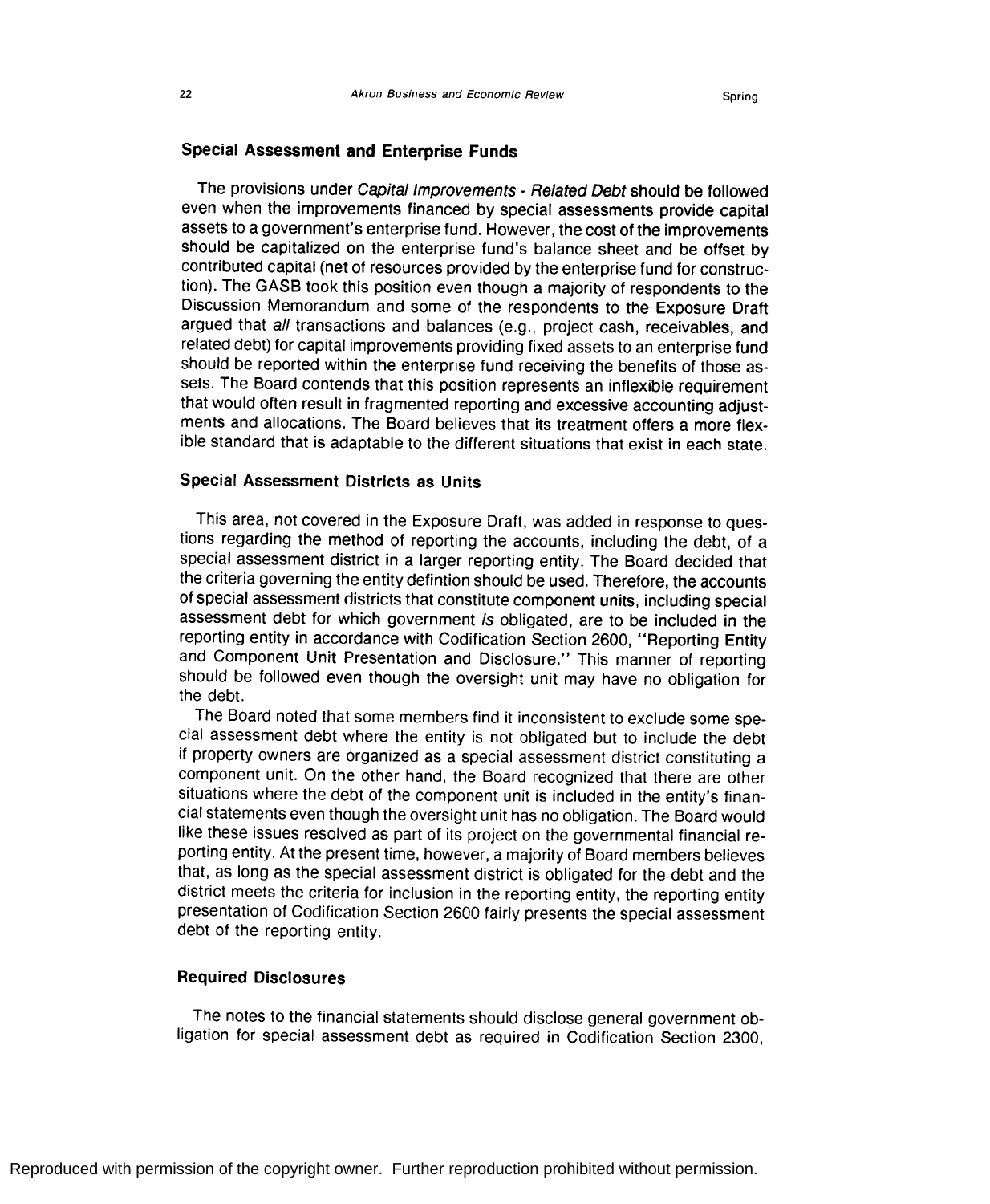"Notes to the Financial Statements," as it applies to long-term debt. In addition, the notes should describe the nature of the government's obligation and any guarantees, reserves, or sinking funds that have been set up to cover property owner defaults. If delinquent special assessments receivable are not identified directly on the financial statements, the delinquent amount should be disclosed in the notes to these statements.

The footnotes should also disclose the amount of any special assessment for which the general government has no obligation. The notes clearly indicate that the government is merely acting as an agent for the property owners and is not itself liable for debt repayment.

If a comprehensive annual financial report (CAFR) is prepared, the statistical section should include a schedule of special assessment billings and collections for the last ten fiscal years if the general government is obligated for special assessment debt.

### **Effective Date of the Statement**

The accounting and financial reporting standards of Statement No. 6 are effective for periods beginning after June 15, 1987, although the Board urged an earlier application of these standards. If possible, a retroactive application of any accounting changes to conform to the provisions of this Statement is specified, to be accomplished by restating the financial statements for all prior periods presented. Footnotes to the financial statements in the year that Statement No. 6 is first applied should disclose the nature and effect of restatement. If prior periods are not restated, the reasons for not doing so should be explained.

# ILLUSTRATION OF NEW REPORTING REQUIREMENTS

The differences in financial reporting between the old and the new requirements for a capital improvement assessment for which the governmental unit has either directly or secondarily assumed liability are shown in Table 1 (for the Balance Sheet) and Table 2 (for the Statement of Revenues, Expenditures, and Changes in Fund Balance). The most obvious difference between these two requirements is the replacement of the special assessment fund with a capital projects fund, a debt service fund, and the general long-term obligations account group.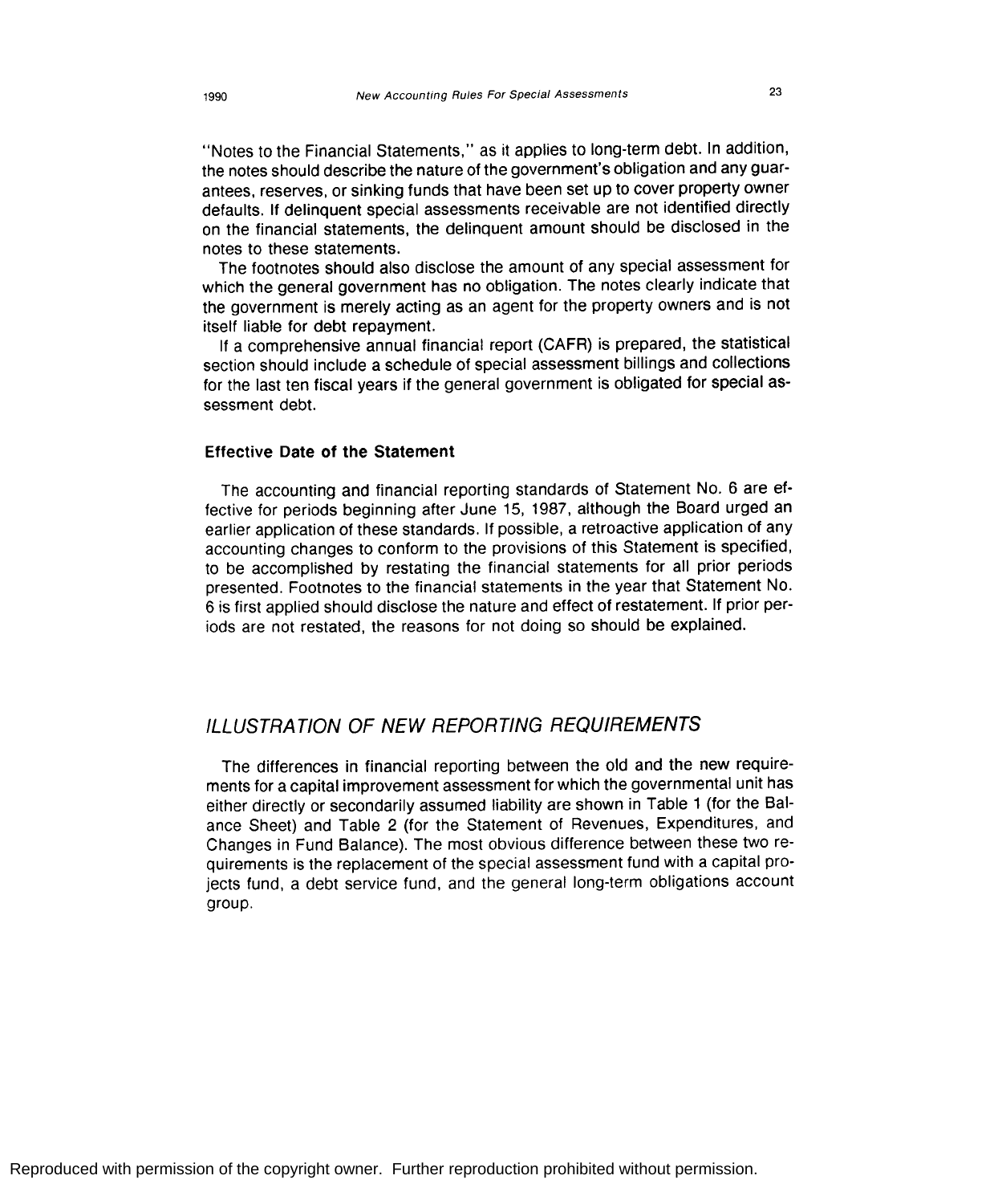—<br>—

|                                                                                                            |                               |         | TABLE 1                     |                         |               |                 |
|------------------------------------------------------------------------------------------------------------|-------------------------------|---------|-----------------------------|-------------------------|---------------|-----------------|
|                                                                                                            | <b>Current Practice</b>       |         |                             | Revised Standards       |               |                 |
|                                                                                                            | Special<br>Assessment<br>Fund | GFAAG*  | Capital<br>Projects<br>Fund | Debt<br>Service<br>Fund | <b>GLTOAG</b> | GFAAG*          |
| <b>BALANCE SHEET</b>                                                                                       |                               |         |                             |                         |               |                 |
| Assats                                                                                                     |                               |         |                             |                         |               |                 |
| Cash<br>Special Assessment                                                                                 | 304,000                       |         | 300,000                     | 4,000                   |               |                 |
| Receivables--Deferred<br>Construction in Progress<br>Amount to be Provided to<br>Retire Special Assessment | 400,000                       | 350,000 |                             | 400,000                 |               | 350,000         |
| <b>Bonds</b><br>Total Assets                                                                               | 704,000                       | 350,000 |                             | 300,000 400,000         | 400,000       | 400.000 350,000 |
| Liabilities and Fund Equity                                                                                |                               |         |                             |                         |               |                 |
| Contracts Payable<br>Special Assessment Bonds<br>Pavable                                                   | 50,000                        |         | 50,000                      |                         |               |                 |
| Deferred Revenues<br>Special Assessment Debt<br>with Government Commitment                                 | 400,000<br>400,000            |         |                             | 400,000                 |               |                 |
| Fund Balance (Deficiency)<br>Investment in General                                                         | (146,000)                     |         | 250,000                     | 4,000                   | 400,000       |                 |
| <b>Fixed Assets</b>                                                                                        |                               | 350,000 |                             |                         |               | 350,000         |
| Total Liabilities,<br>Fund Equity                                                                          | 704,000                       | 350,000 |                             | 250,000 404,000 400,000 |               | 350,000         |

\*Use of the General Fixed Asset Account Group is optional.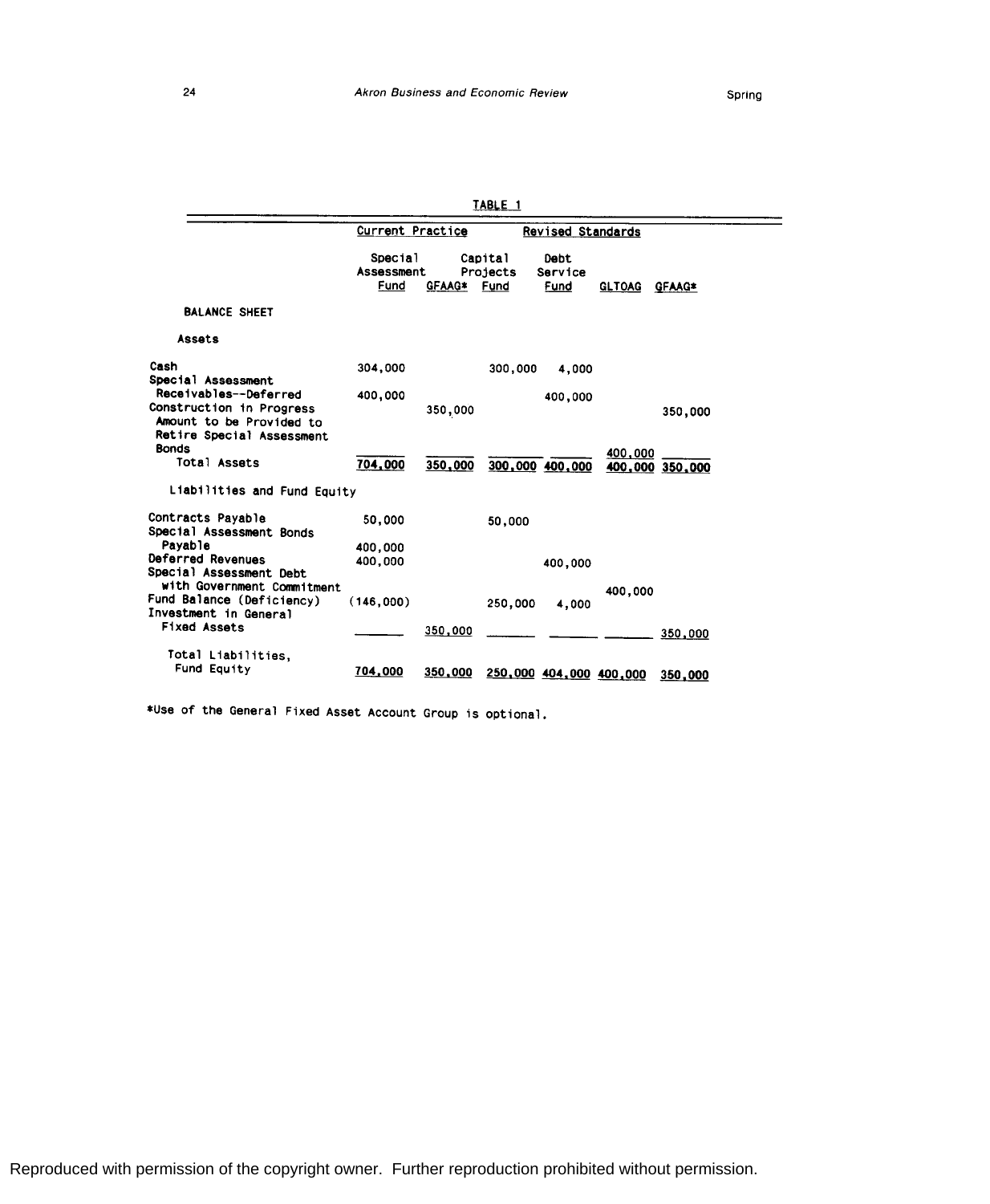| ш<br>۰ь.<br>п. |  |
|----------------|--|
|----------------|--|

| STATEMENT OF REVENUES,                          |             |              |              |  |
|-------------------------------------------------|-------------|--------------|--------------|--|
| <b>EXPENDITURES AND</b>                         | Current     | Revised      |              |  |
| CHANGES IN FUND BALANCE                         | Practice    | Standards    |              |  |
|                                                 |             | Capital      | Debt         |  |
|                                                 | Special     | Projects     | Service      |  |
|                                                 | Assessment  | <b>Funds</b> | Fund         |  |
|                                                 | <b>Fund</b> |              |              |  |
| Revenues                                        |             |              |              |  |
| Special Assessments                             | 100,000     | 100,000      |              |  |
| Interest on Special                             |             |              |              |  |
| <b>Assessments</b>                              | 20,000      |              |              |  |
| <b>Total Revenues</b>                           | 120,000     | 100,000      | 20,000       |  |
|                                                 |             |              |              |  |
| Expenditures                                    |             | 350,000      |              |  |
| Capital Outlay                                  | 350,000     |              | 16,000       |  |
| Interest (debt Service)                         | 16,000      |              |              |  |
| <b>Total Expenditures</b>                       | 366,000     | 350,000      | 16,000       |  |
|                                                 |             |              |              |  |
| Excess of Revenues Over (Under)<br>Expenditures | (246,000)   | (250,000)    | 4,000        |  |
|                                                 |             |              |              |  |
|                                                 |             |              |              |  |
| Other Financing Sources                         |             |              |              |  |
| Operating Transfer from<br>General Fund         | 100,000     | 100,000      |              |  |
| Proceeds from Special                           |             |              |              |  |
| Assessment Bonds                                |             | 400,000      |              |  |
|                                                 |             |              |              |  |
| Total Other Financing Sources                   | 100,000     | 500,000      | $\mathbf{0}$ |  |
|                                                 |             |              |              |  |
| Excess of Revenues and Other                    |             |              |              |  |
| <b>Financing Sources Less</b>                   |             |              |              |  |
| Expenditures                                    | (146,000)   | 250,000      | 4,000        |  |
| Fund Balance--Beginning                         | 0           | 0            | 0            |  |
|                                                 |             |              |              |  |
| Fund Balance--Ending                            | (146,000)   | 250,000      | 4,000        |  |

Assumptions regarding above illustrations:

1. Resources for construction included (a) \$100,000 operating transfer from the General Fund, (b) \$400,000 special assessment bonds, and (c) \$100,000 from the initial

2. Contract price for construction is \$595,000; at year-end \$350,000 had been billed and \$300,000 had been paid.

**3. Interest income and expense are collected and** paid at the same time; therefore, the **modified accrual basis of accounting is appropriate.** 

The capital projects fund is used for all activities relating to construction. The proceeds from the sale of the special assessment bonds and operating transfers for other governmental funds are both shown on the Statement of Revenues, Expenditures, and Changes in Fund Balance as "Other Financing Sources." The initial assessment of property owners benefited by the improvement is recorded as revenue (assuming that the proceeds from this original installment are used for construction-related expenditures). Accounting for the expenditures remains unchanged.